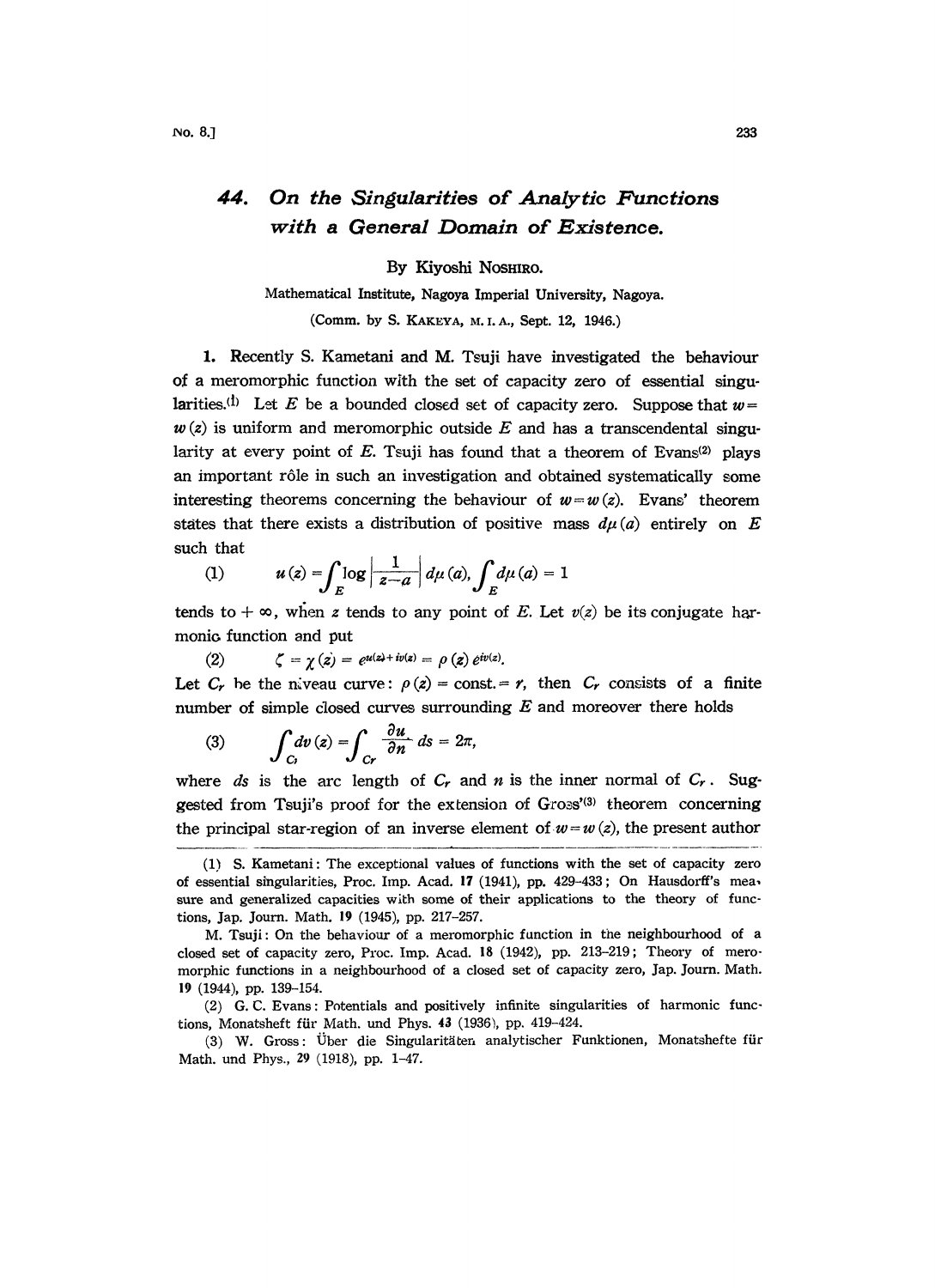234 **E. R. NOSHIRO. E. R. NOSHIRO. E. R. NOSHIRO. E. P. 1001**, 22,

has obtained some results which contribute to such a study, with the aid of the brilliant research of Ahlfors<sup>(1)</sup> on covering surfaces. Denote by  $\mathcal{A}_r$  the domain exterior to the niveau curve  $C_r$ :  $\rho(z) = r$  and by  $F_r$  its Riemannian image by  $w = w(z)$  on the Riemann sphere  $\Sigma$ , with unit diameter, which touches the w-plane at  $w = 0$ . We denote by  $A(r)$  and  $L(r)$  the area of  $F_r$ and the length of the image of  $C_r$  respectively. Let  $D_1$ ,  $D_2$ , ...,  $D_q$  ( $q \ge 3$ ) be q closed circular discs, no two of which have any point in common. Further, we define the defect  $\delta(D_i)$  and the ramification index  $\theta(D_i)$  of  $D_i$  in the same way as Ahlfors and put  $\zeta = \overline{\lim_{r \to \infty}} \frac{n(r)}{S(r)}$  where  $n(r)$  denotes the number of the closed curves of the niveau curve  $C_r$ . Then we, first, obtain the following.

**Theorem 1.** Let E be a bounded closed set of capacity zero and  $w-w(z)$ be uniform and meromorphic outside E. Suppose that  $w = w(z)$  has an essential singularity at every point of E. If we define, by the aid of Evans' theorem, the defect  $\delta(D_i)$ , the ramification index  $\hat{\theta}(D_i)$  and a quantity  $\xi$  depending on the number of the closed curves of the niveau curve  $\dot{C}_r$ , then there exists

(4) 
$$
\sum_{j=1}^{q} \delta(D_j) + \sum_{j=1}^{q} \theta(D_j) \leq 2 + \xi.
$$

Next we shall consider the inverse function  $z = z(w)$  of  $w = w(z)$  in the neighbourhood of its transcendental singularity  $\Omega$ . In this case another application of Ahlfors' theory of covering surfaces gives an extension of a theorem of the present author.<sup>(2)</sup>

**Theorem 2.** Let  $w = w(z)$  be a uniform meromorphic function outside a bounded closed set of capacity zero of essential singularities and suppose that the inverse function  $z = z(w)$  has a transcendental singularity, say  $\Omega$ , with the projection  $\omega$ . Denote by  $\Delta_{\rho}$  the set of values taken by the branch  $z = \varphi_{\rho}(w)$  of<br> $z = z(w)$  which will define the o-neighbourhood  $\Phi_{\rho}$  of an accessible houndary  $z = z(w)$  which will define the p-neighbourhood  $\Phi_{\rho}$  of an accessible boundary point  $\Omega$  of the Riemann surface  $\Phi$  associated with  $z = z(w)$ . We suppose further that  $\Phi_{\rho}$  is simply connected. Then,  $\Phi_{\rho}$  covers every point infinitely often inside (c) with one possible exception in the same as the case where  $w = w(z)$  is a transcendental meromorphic function for  $|z| < +\infty$ .

By using theorem 2, it is possible to state a theorem on conformal representation. We have

<sup>(1)</sup> L. Ahlfors: Zur Theorie der Uberlagerungsflächen, Acta Math., 65, (1935), pp. 157-194.

<sup>(2)</sup> K. Noshiro: On the singularities of analytic functions, Jap. Journ. Math. <sup>17</sup> (1940), pp. 37-96. See, esp. theorem 9, p. 95.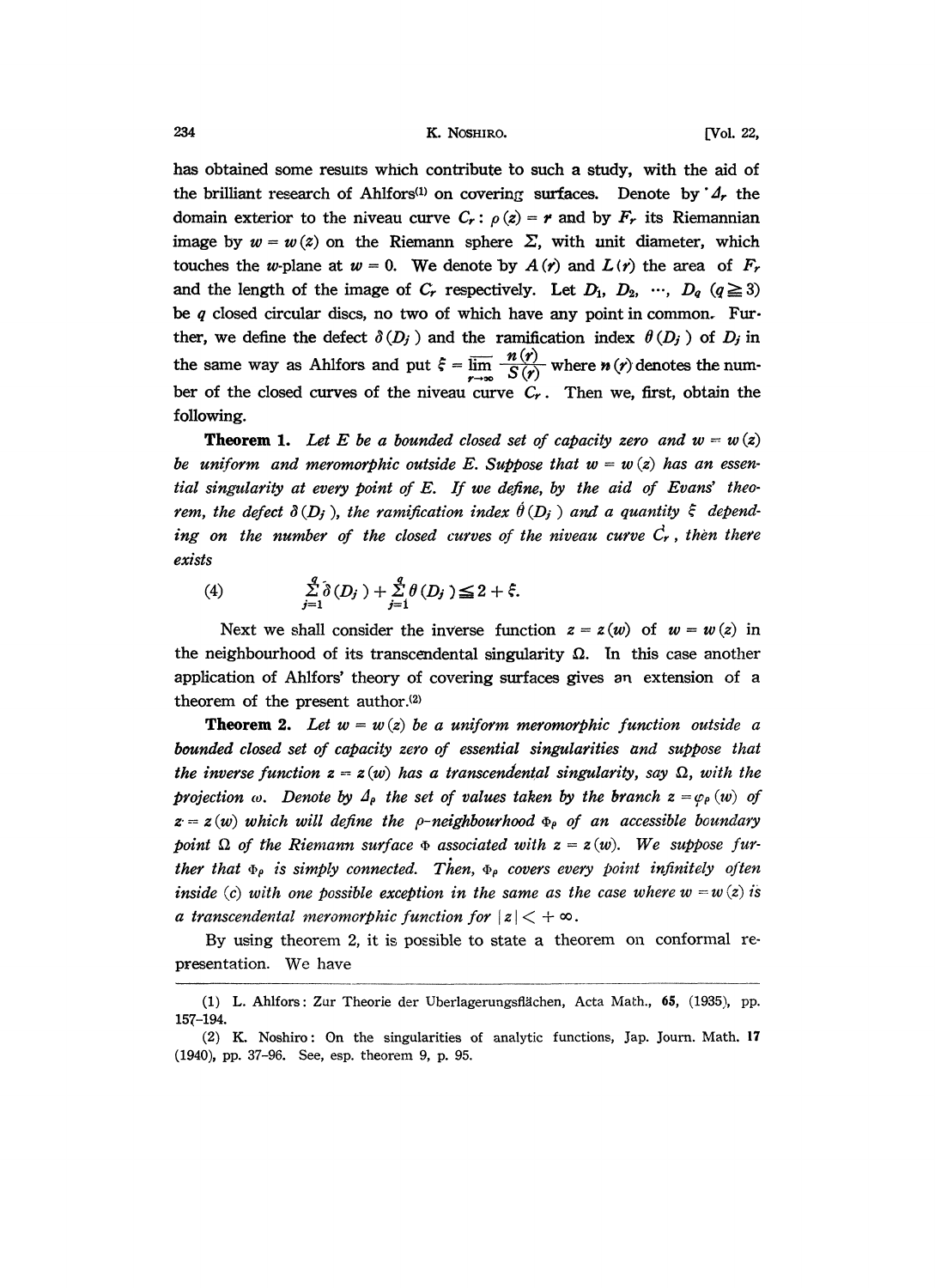No. 8.] On the Singularities of Analytic Functions with a General Domain. 235

Theorem 3. Let e be a closed set of capacity zero, lying completely inside the unit-circle  $(c): |w| < 1$  and denote by D the remaining domain obtained by excluding the set e from the disc (c). Let  $w = f(z)$  be a mapping function which transforms the unit-circle  $|z| < 1$  into the universal covering surface  $\overline{D}$  of  $D$  in a one-one conformal manner. Further suppose that e contains at least two points. Then the perfect set  $E$  of its essential singularities will be of linear measure zero but the capacity of E must be positive.

**Remark.** In the case where  $e$  consists of a single point, the above theorem does not hold good. To see this fact, we have only to consider a function  $w = e^{\frac{x+1}{x-1}}$  which represents  $|z| < 1$  conformally into the pricked (*punk*tiert) circular domain  $0 < |w| < 1$ .

2. Let  $w = f(z)$  be regular and bounded in the unit-circle  $|z| < 1$ . Fatou's theorem shows that  $f(z)$  has a radial limit lim  $f(re^{i\theta}) = f(e^{i\theta})$  at any point z  $e^{i\theta}$  excluding a possible set of  $\theta$ -values of measure zero. If the set of  $e^{i\theta}$ such that  $|f(e^{i\theta})|=1$  be of measure  $2\pi$ , then after W. Seidel<sup>(1)</sup>  $w = f(z)$  will be called a function of class  $(U)$ . In the similar way, we can define a function of class  $(U_\rho)$ , by using the circle  $|w|-\rho$  instead of the unit-circle  $|w|$  $= 1$ . We give the following

**Lemma** Given a closed set  $E_z$  of measure zero on the unit-circle  $|z| = 1$ , we can find a non-constant bounded regular function inside  $|z|$   $\lt$  1 which has a boundary value zero at any point belonging to  $E_z$ .

By the above lemma, we have

**Theorem 4.** Let  $w = f(z)$  be a function of class (U) and  $z = \varphi_{\rho}(w)$  be any branch<sup>(1)</sup> defined in the circle  $|w| < \rho$ ,  $\rho$  being an arbitrary positive number less than unity, of the inverse function  $z = \varphi(w)$ . Denote by  $\Delta_{\rho}$  the set of all values taken by  $z = \varphi_{\rho}(w)$  and map the simply connected domain  $\Delta_{\rho}$  upon the unit-circle  $|\zeta|$  in a one-one conformal manner by a fundamental theorem of conformal representation, then the function

(5)  $F(\zeta) = f[z(\zeta)]$ 

where  $z = z(\zeta)$  denotes the mapping function, will be a function of class  $(U_{\rho})$ ; that is, the set of e<sup>ig</sup> such that  $|F(e^{i\theta})| = \rho$  must be of measure  $2\pi$ ,  $F(e^{i\theta})$  denoting a radial limit of  $F(\zeta)$  at eig

Applying Theorem 4, we can state

<sup>(1)</sup> W. Seidel: On the distribution of values of bounded analytic functions, Trans. of Amer. Math Soc. 36 (1934).

<sup>(2)</sup> The existence of such a branch is an immediate consequence from Seidel's theorem: if a function  $w=f(z)$  of class (U) has at least one singularity  $z_0$  on the unitcircle  $|z| = 1$ , then the cluster set  $S_{z0}$  coincides with the closed circular domain  $|w| \leq 1$ .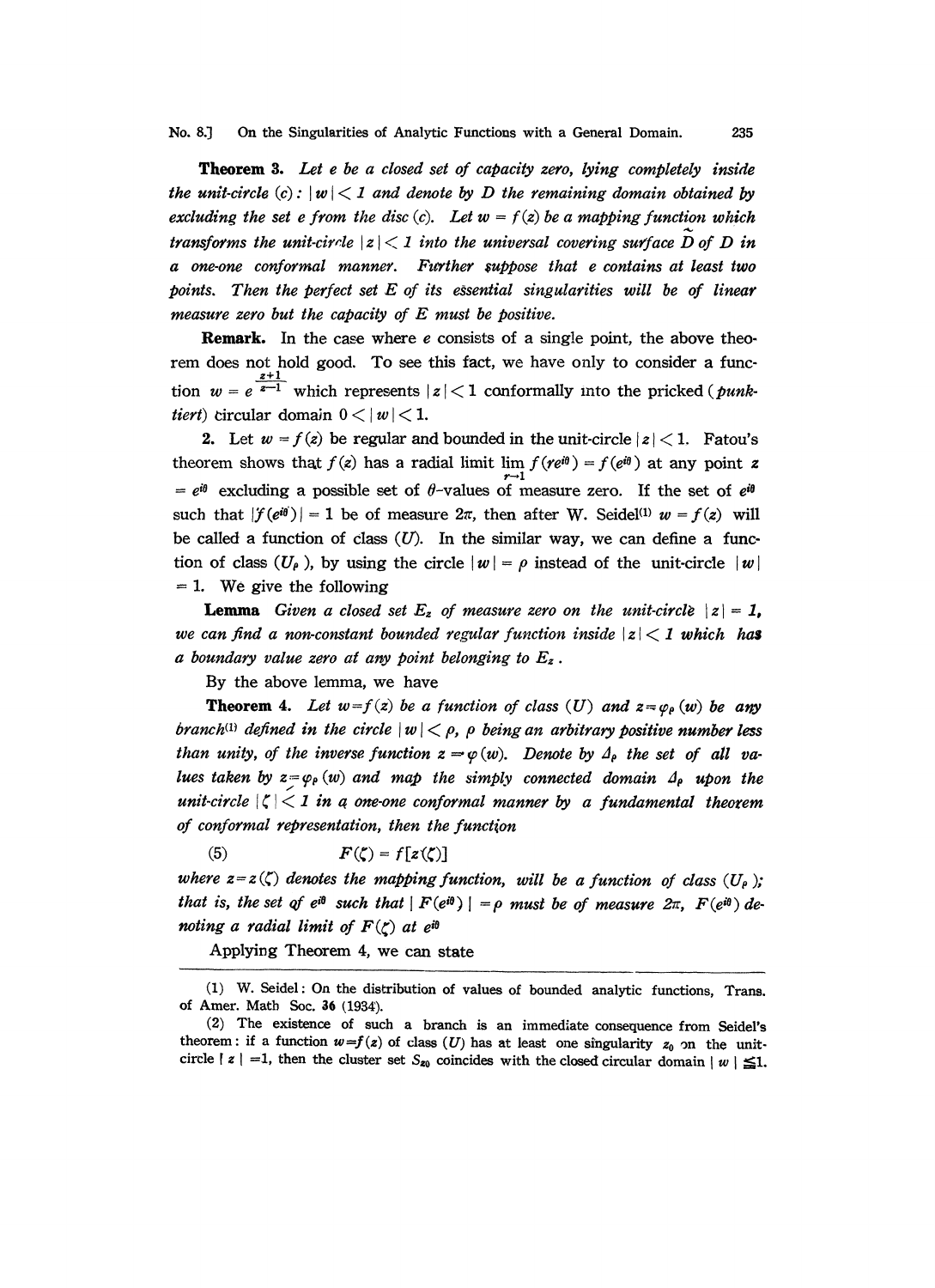236 K. NOSHIRO. [Vol. 22,

**Theorem 5.** (An extension of Iversen's theorem<sup>(1)</sup>). Let  $w = f(z)$  be a function of class (U) and  $z = \varphi(w)$  be its inverse function defined in the unit-circle  $|w| < 1$ . Then for any circle (c):  $\left|\frac{w-w}{1-\omega w}\right| < \rho \ll 1$  and for any element P w; a) of  $z = \varphi(w)$  whose centre a lies inside (c), we can find a suitable path joining  $w = a$  and  $w = \omega$  inside (c) along which the element P (w;  $\omega$ ) can be continued except possibly at  $w = \omega$  (in other words,  $z = \varphi(w)$  has Iversen's property within  $|w| < 1$ ).

As an immediate corollary, we get

**Theorem 6.** (Seidel)<sup>(2)</sup> Let  $w = f(z)$  be a function of class (U) and  $\omega$  be an exceptional value of  $w = f(z)$ . Then there exists at least one radius along which  $w = f(z)$  tends to  $\omega$  when z tends to its end-point on  $|z| = 1$ . Moreover, in the case where  $w = f(z)$  takes  $\omega$  only a finite number of times inside the unit-circle, the assertion is also true, provided that  $w = f(z)$  has at least one singularity on  $|z| = 1$ .

Remark. As an application of Theorem 4, it is possible to give a simple proof for Seidel-Frostman's theorem :<sup>(3)</sup> Let  $w = f(z)$  be a function of class (U) with at least one singularity on the unit-c<sub>i</sub>rcle  $|z| = 1$ . Then  $w = f(z)$ takes any value, lying inside  $|w| < 1$ , infinitely often, with a possible exception of w-values of capacity zero, in the interior of the unit-circle  $|z|$  < 1.

. Here we will give some extensions of Kametani-Tsuji's theorems. Let  $E$  be a bounded closed set of capacity zero, contained entirely inside a domain D and  $w = w(x)$  be k-valued algebroidal in the domain D-E such that  $w=w(z)$  has at least one transcendental singularity at any point  $z_0$  belonging to E. We can prove the following theorems.

Theorem 7. (An extension of Nevanlinna's theorem).<sup>(4)</sup> The cluster set of  $w = w(z)$  at  $z = z_0$  coincides with the whole w-plane.

**Theorem 8.** (An extension of Kametani's theorem).<sup>(5)</sup> In any neighbourhood of every point  $z_0$  belonging to E,  $w=w(z)$  takes any value infinitely often except a possible set of w-values of capacity zero.

**Theorem 9.** (An extension of Tsuji's theorem).<sup>(6)</sup> Let  $\Phi_{\rho}$  be  $\rho$ -neighbourhood of the accessible boundary point  $\Omega$  of the Riemann covering surface  $\Phi$ associated with the inverse function  $z = z(w)$ , supposing that  $z = z(w)$  has a transcendental singularity  $\Omega$  with the projection  $\omega$ . Then  $\Phi_{\rho}$  is a covering sur-

<sup>(1)</sup> F. Iversen: Rechercaes sue les foncttons inverses des fonctions meromorphes, Thèse de Helsingfors, 1914.

<sup>(2)</sup> W. Seidel: loc. cir.

<sup>(3)</sup> O. Frostman: Potentiel d'equilibre et capacité des ensembles, Lund (1935), pp. 103-115.

<sup>(4)</sup> R. Nevanlinna: Eindeutige analytische Funktionen (1936), pp, 106-153.

<sup>(5)</sup> S. Kametani: loc. cit.

 $(6)$  M. Tsuji: loc. cit.